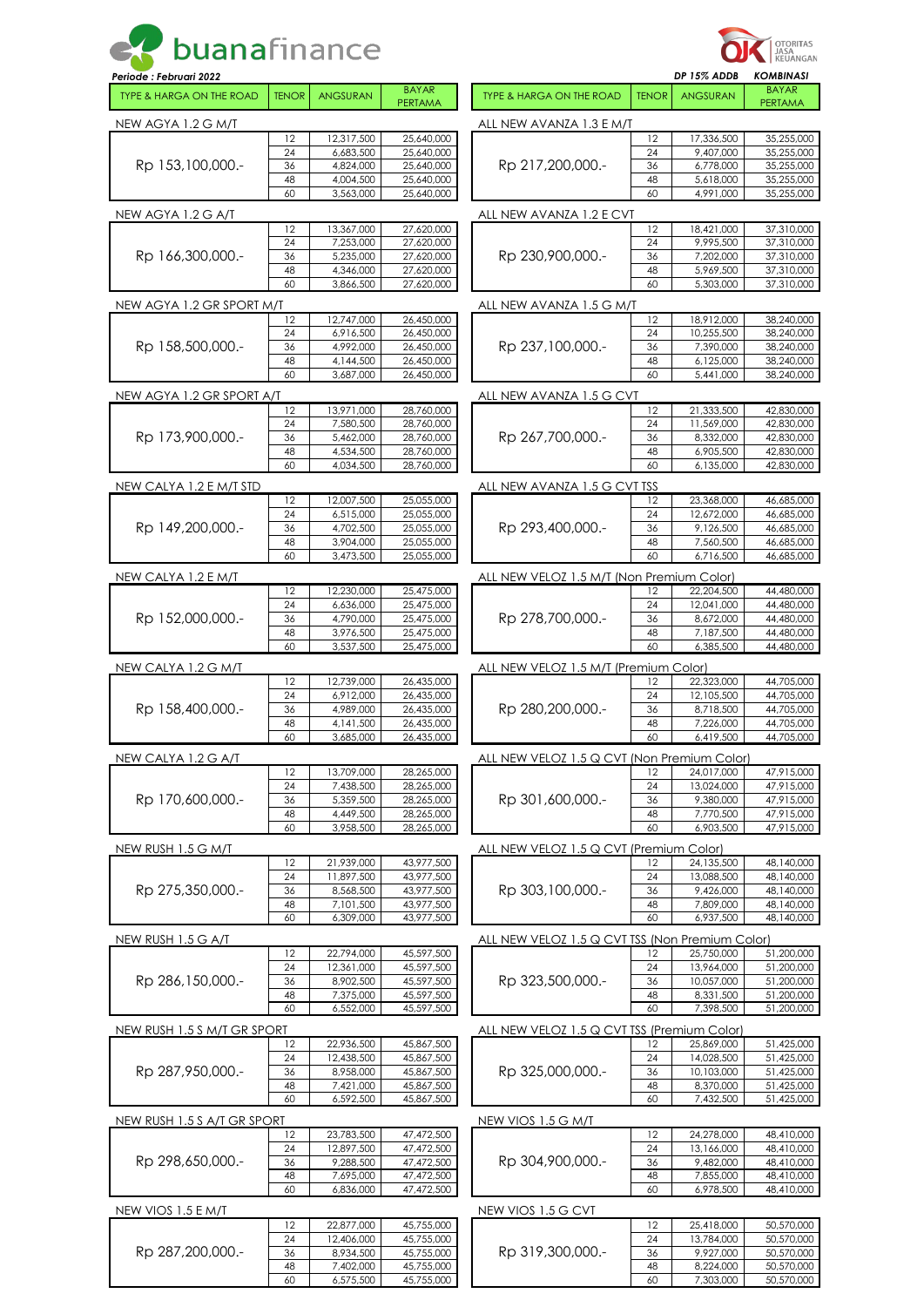|  | et buanafinance |  |  |  |  |  |
|--|-----------------|--|--|--|--|--|
|--|-----------------|--|--|--|--|--|

| Periode : Februari 2022                                                            |              |                          |                                                   |                                                     |              | DP 15% ADDB              | <b>KOMBINASI</b>               |  |  |  |
|------------------------------------------------------------------------------------|--------------|--------------------------|---------------------------------------------------|-----------------------------------------------------|--------------|--------------------------|--------------------------------|--|--|--|
| <b>TYPE &amp; HARGA ON THE ROAD</b>                                                | <b>TENOR</b> | <b>ANGSURAN</b>          | <b>BAYAR</b><br>PERTAMA                           | <b>TYPE &amp; HARGA ON THE ROAD</b>                 | <b>TENOR</b> | <b>ANGSURAN</b>          | <b>BAYAR</b><br><b>PERTAMA</b> |  |  |  |
| ALL NEW COROLLA CROSS 1.8 HYBRID A/T NON PREMIUM<br>NEW FORTUNER 2.4 G 4x2 M/T DSL |              |                          |                                                   |                                                     |              |                          |                                |  |  |  |
|                                                                                    | 12           | 41,208,000               | 81,290,000                                        |                                                     | 12           | 39,798,000               | 78,590,000                     |  |  |  |
|                                                                                    | 24           | 22,319,500               | 81,290,000                                        |                                                     | 24           | 21,555,500               | 78,590,000                     |  |  |  |
| Rp 524,100,000.-                                                                   | 36           | 16,075,000               | 81,290,000                                        | Rp 506,100,000.-                                    | 36           | 15,524,500               | 78,590,000                     |  |  |  |
|                                                                                    | 48           | 13,317,500               | 81,290,000                                        |                                                     | 48           | 12,861,500               | 78,590,000                     |  |  |  |
|                                                                                    | 60           | 11,826,500               | 81,290,000                                        |                                                     | 60           | 11,421,500               | 78,590,000                     |  |  |  |
| NEW FORTUNER 2.4 G 4x2 A/T DSL                                                     |              |                          |                                                   | ALL NEW COROLLA CROSS 1.8 HYBRID A/T PREMIUM        |              |                          |                                |  |  |  |
|                                                                                    | 12           | 42,587,000               | 83,930,000                                        |                                                     | 12           | 40,025,000               | 79,025,000                     |  |  |  |
|                                                                                    | 24           | 23,066,500               | 83,930,000                                        |                                                     | 24           | 21,678,500               | 79,025,000                     |  |  |  |
| Rp 541,700,000.-                                                                   | 36           | 16,594,000               | 83,930,000                                        | Rp 509,000,000.-                                    | 36           | 15,613,500               | 79,025,000                     |  |  |  |
|                                                                                    | 48           | 13,748,000               | 83,930,000                                        |                                                     | 48           | 12,935,000               | 79,025,000                     |  |  |  |
|                                                                                    | 60           | 12,208,500               | 83,930,000                                        |                                                     | 60           | 11,487,000               | 79,025,000                     |  |  |  |
| NEW FORTUNER 2.4 VRZ 4x2 A/T DSL                                                   |              |                          |                                                   | NEW YARIS 1.5 G CVT 3 Airbags                       |              |                          |                                |  |  |  |
|                                                                                    | 12           | 44,804,500               | 88,175,000                                        |                                                     | 12           | 23,106,500               | 46,190,000                     |  |  |  |
|                                                                                    | 24           | 24,267,000               | 88,175,000                                        |                                                     | 24           | 12,530,500               | 46,190,000                     |  |  |  |
| Rp 570,000,000.-                                                                   | 36           | 17,458,000               | 88,175,000                                        | Rp 290,100,000.-                                    | 36           | 9,024,500                | 46,190,000                     |  |  |  |
|                                                                                    | 48           | 14,463,500               | 88,175,000                                        |                                                     | 48           | 7,476,000                | 46,190,000                     |  |  |  |
|                                                                                    | 60           | 12,844,000               | 88,175,000                                        |                                                     | 60           | 6,641,500                | 46,190,000                     |  |  |  |
| NEW FORTUNER 2.4 VRZ 4x2 A/T DSL GR SPORT                                          |              |                          |                                                   | NEW YARIS 1.5 S M/T GR SPORT 3 Airbags              |              |                          |                                |  |  |  |
|                                                                                    | 12           | 46,128,500               | 90,710,000                                        |                                                     | 12           | 24,017,000               | 47,915,000                     |  |  |  |
|                                                                                    | 24           | 24,984,500               | 90,710,000                                        |                                                     | 24           | 13,024,000               | 47,915,000                     |  |  |  |
| Rp 586,900,000.-                                                                   | 36           | 17,974,000               | 90,710,000                                        | Rp 301,600,000.-                                    | 36           | 9,380,000                | 47,915,000                     |  |  |  |
|                                                                                    | 48           | 14,875,500               | 90,710,000                                        |                                                     | 48           | 7,770,500                | 47,915,000                     |  |  |  |
|                                                                                    | 60           | 13,210,000               | 90,710,000                                        |                                                     | 60           | 6,903,500                | 47,915,000                     |  |  |  |
| NEW FORTUNER 2.7 SRZ 4x2 A/T BSN GR SPORT                                          |              |                          |                                                   | NEW YARIS 1.5 S CVT GR SPORT 3 Airbags              |              |                          |                                |  |  |  |
|                                                                                    | 12           | 44,295,000               | 87,200,000                                        |                                                     | 12           | 24,974,500               | 49,730,000                     |  |  |  |
|                                                                                    | 24           | 23,991,500               | 87,200,000                                        |                                                     | 24           | 13,543,500               | 49,730,000                     |  |  |  |
| Rp 563,500,000.-                                                                   | 36<br>48     | 17,259,500<br>14,299,000 | 87,200,000<br>87,200,000                          | Rp 313,700,000.-                                    | 36<br>48     | 9,754,000<br>8,080,500   | 49,730,000<br>49,730,000       |  |  |  |
|                                                                                    | 60           | 12,698,000               | 87,200,000                                        |                                                     | 60           | 7,175,500                | 49,730,000                     |  |  |  |
| NEW FORTUNER 2.8 VRZ 4x2 A/T                                                       |              |                          |                                                   | NEW YARIS 1.5 S CVT GR SPORT 7 Airbags              |              |                          |                                |  |  |  |
|                                                                                    | 12           | 45,854,500               | 90,185,000                                        |                                                     | 12           | 25,394,000               | 50,525,000                     |  |  |  |
|                                                                                    | 24           | 24,836,000               | 90,185,000                                        | Rp 319,000,000.-                                    | 24           | 13,771,000               | 50,525,000                     |  |  |  |
| Rp 583,400,000.-                                                                   | 36           | 17,867,000               | 90,185,000                                        |                                                     | 36           | 9.917.500                | 50,525,000                     |  |  |  |
|                                                                                    | 48           | 14,787,000               | 90,185,000                                        |                                                     | 48           | 8,216,000                | 50,525,000                     |  |  |  |
|                                                                                    | 60           | 13,131,500               | 90,185,000                                        |                                                     | 60           | 7,296,000                | 50,525,000                     |  |  |  |
| NEW FORTUNER 2.8 VRZ GR-S 4x2 A/T                                                  |              |                          | ALL NEW COROLLA ALTIS 1.8 V A/T NON PREMIUM COLOR |                                                     |              |                          |                                |  |  |  |
|                                                                                    | 12           | 47,186,000               | 92,735,000                                        |                                                     | 12           | 36,828,500               | 72,905,000                     |  |  |  |
|                                                                                    | 24           | 25,557,000               | 92,735,000                                        |                                                     | 24           | 19,972,500               | 72,905,000                     |  |  |  |
| Rp 600,400,000.-                                                                   | 36           | 18,386,000               | 92,735,000                                        | Rp 468,200,000.-                                    | 36           | 14,384,500               | 72,905,000                     |  |  |  |
|                                                                                    | 48           | 15,216,500               | 92,735,000                                        |                                                     | 48           | 11,917,000               | 72,905,000                     |  |  |  |
|                                                                                    | 60           | 13,513,000               | 92,735,000                                        |                                                     | 60           | 10,582,500               | 72,905,000                     |  |  |  |
| NEW FORTUNER 2.4 G 4x4 A/T DSL                                                     |              |                          |                                                   | ALL NEW COROLLA ALTIS 1.8 V A/T PREMIUM COLOR       |              |                          |                                |  |  |  |
|                                                                                    | 12           | 44,444,000<br>24,072,000 | 87,485,000                                        |                                                     | 12           | 37,063,500<br>20,074,500 | 73,355,000                     |  |  |  |
| Rp 565,400,000.-                                                                   | 24<br>36     | 17,317,500               | 87,485,000<br>87,485,000                          | Rp 471,200,000.-                                    | 24<br>36     | 14,458,000               | 73,355,000<br>73,355,000       |  |  |  |
|                                                                                    | 48           | 14,347,000               | 87,485,000                                        |                                                     | 48           | 11,978,000               | 73,355,000                     |  |  |  |
|                                                                                    | 60           | 12,740,500               | 87,485,000                                        |                                                     | 60           | 10,637,000               | 73,355,000                     |  |  |  |
|                                                                                    |              |                          |                                                   |                                                     |              |                          |                                |  |  |  |
| NEW FORTUNER 2.4 VRZ 4x4 A/T DSL                                                   | 12           |                          | 97,250,000                                        | ALL NEW COROLLA ALTIS 1.8L HYBRID A/T NON PREMIUM   | 12           |                          |                                |  |  |  |
|                                                                                    | 24           | 49,544,500<br>26,834,500 | 97,250,000                                        |                                                     | 24           | 40,652,000<br>22,018,000 | 80,225,000<br>80,225,000       |  |  |  |
| Rp 630,500,000.-                                                                   | 36           | 19,305,000               | 97,250,000                                        | Rp 517,000,000.-                                    | 36           | 15,858,000               | 80,225,000                     |  |  |  |
|                                                                                    | 48           | 15,977,000               | 97,250,000                                        |                                                     | 48           | 13,137,500               | 80,225,000                     |  |  |  |
|                                                                                    | 60           | 14,174,500               | 97,250,000                                        |                                                     | 60           | 11,666,500               | 80,225,000                     |  |  |  |
| NEW FORTUNER 2.8 VRZ GR-S 4x4 A/T                                                  |              |                          |                                                   | ALL NEW COROLLA ALTIS 1.8L HYBRID A/T PREMIUM COLOR |              |                          |                                |  |  |  |
|                                                                                    | 12           | 53,971,000               | 105,725,000                                       |                                                     | 12           | 40,887,000               | 80,675,000                     |  |  |  |
|                                                                                    | 24           | 29,232,000               | 105,725,000                                       |                                                     | 24           | 22,145,500               | 80,675,000                     |  |  |  |
| Rp 687,000,000.-                                                                   | 36           | 21,030,000               | 105,725,000                                       | Rp 520,000,000.-                                    | 36           | 15,949,500               | 80,675,000                     |  |  |  |
|                                                                                    | 48           | 17,404,500               | 105,725,000                                       |                                                     | 48           | 13,213,500               | 80,675,000                     |  |  |  |
|                                                                                    | 60           | 15,441,000               | 105,725,000                                       |                                                     | 60           | 11,734,000               | 80,675,000                     |  |  |  |

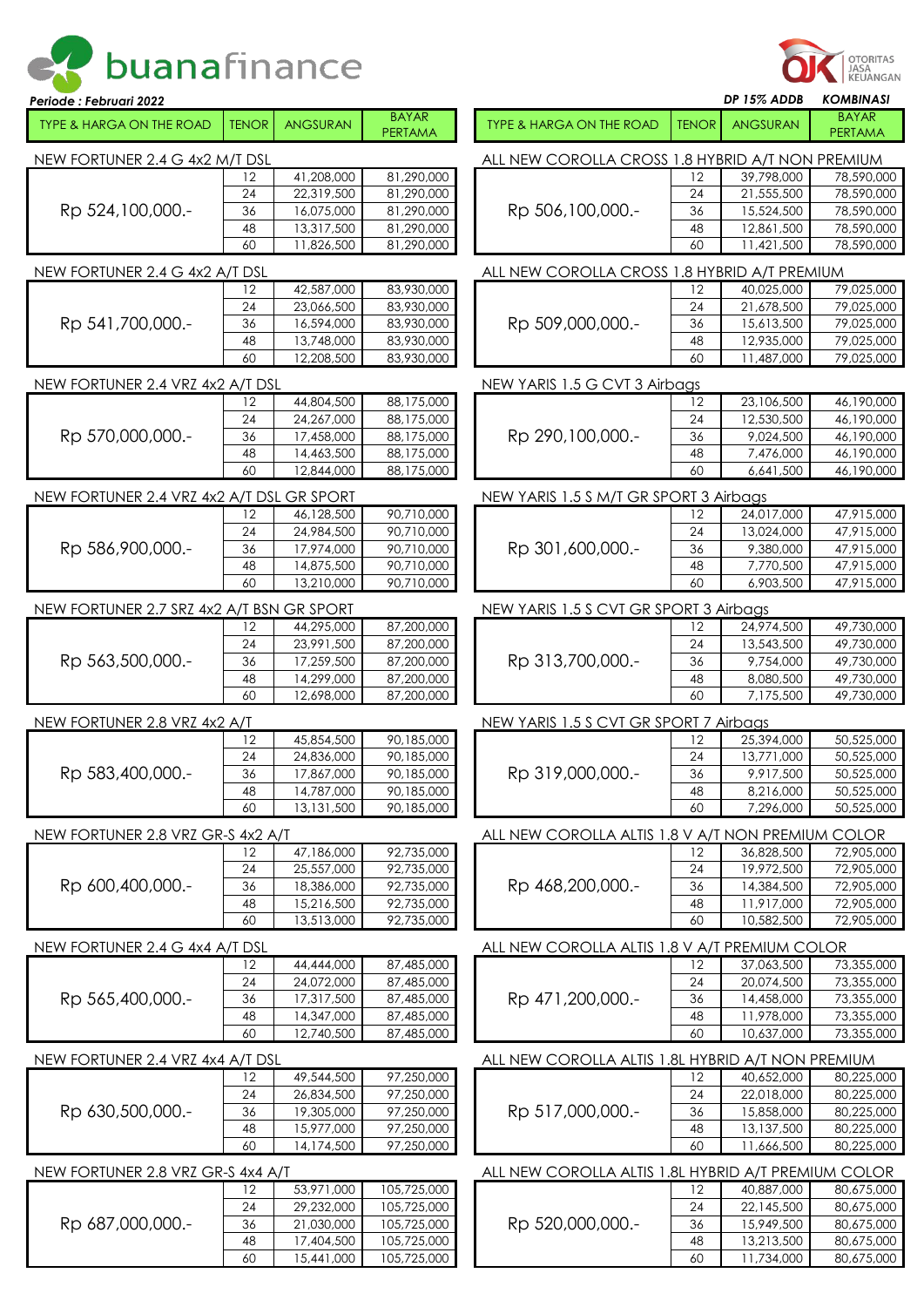| buanafinance                        |              |                          |                          | OTORITAS<br>JASA<br>KEUANGAN           |              |                          |                           |  |
|-------------------------------------|--------------|--------------------------|--------------------------|----------------------------------------|--------------|--------------------------|---------------------------|--|
| Periode : Februari 2022             |              |                          | <b>BAYAR</b>             |                                        |              | DP 15% ADDB              | KOMBINASI<br><b>BAYAR</b> |  |
| <b>TYPE &amp; HARGA ON THE ROAD</b> | <b>TENOR</b> | <b>ANGSURAN</b>          | PERTAMA                  | <b>TYPE &amp; HARGA ON THE ROAD</b>    | <b>TENOR</b> | <b>ANGSURAN</b>          | PERTAMA                   |  |
| new Kijang innova 2.0 G m/t BSN     |              |                          |                          | all new raize 1.0T G m/T One TONE      |              |                          |                           |  |
|                                     | 12<br>24     | 28,243,500<br>15,316,000 | 55,925,000<br>55,925,000 |                                        | 12<br>24     | 19,557,000<br>10,605,500 | 39,462,500<br>39,462,500  |  |
| Rp 355,000,000.-                    | 36           | 11,030,500               | 55,925,000               | Rp 245,250,000.-                       | 36           | 7,642,000                | 39,462,500                |  |
|                                     | 48<br>60     | 9,138,000                | 55,925,000               |                                        | 48<br>60     | 6,333,500                | 39,462,500                |  |
|                                     |              | 8,114,500                | 55,925,000               |                                        |              | 5,626,500                | 39,462,500                |  |
| NEW KIJANG INNOVA 2.0 G A/T BSN     | 12           | 29,882,000               | 59,030,000               | ALL NEW RAIZE 1.0T G M/T TWO TONE      | 12           | 19,762,500               | 39,852,500                |  |
|                                     | 24           | 16,204,500               | 59,030,000               |                                        | 24           | 10,717,000               | 39,852,500                |  |
| Rp 375,700,000.-                    | 36<br>48     | 11,670,500<br>9,668,000  | 59,030,000<br>59,030,000 | Rp 247,850,000.-                       | 36<br>48     | 7,722,000<br>6,400,500   | 39,852,500<br>39,852,500  |  |
|                                     | 60           | 8,585,500                | 59,030,000               |                                        | 60           | 5,686,000                | 39,852,500                |  |
| NEW KIJANG INNOVA 2.0 G M/T BSN LUX |              |                          |                          | ALL NEW RAIZE 1.0T G CVT ONE TONE      |              |                          |                           |  |
|                                     | 12           | 28,623,500               | 56,645,000               |                                        | 12           | 20,736,000               | 41,697,500                |  |
| Rp 359,800,000.-                    | 24<br>36     | 15,522,000<br>11,179,000 | 56,645,000<br>56,645,000 | Rp 260,150,000.-                       | 24<br>36     | 11,245,000<br>8,102,500  | 41,697,500<br>41,697,500  |  |
|                                     | 48           | 9,261,000                | 56,645,000               |                                        | 48           | 6,715,500                | 41,697,500                |  |
|                                     | 60           | 8,224,000                | 56,645,000               |                                        | 60           | 5,966,000                | 41,697,500                |  |
| NEW KIJANG INNOVA 2.0 V M/T BSN     |              |                          |                          | ALL NEW RAIZE 1.0T G CVT TWO TONE      |              |                          |                           |  |
|                                     | 12<br>24     | 32,096,000<br>17,406,000 | 63,845,000<br>63,845,000 |                                        | 12<br>24     | 20,942,000<br>11,356,500 | 42,087,500<br>42,087,500  |  |
| Rp 407,800,000.-                    | 36           | 12,536,000               | 63,845,000               | Rp 262,750,000.-                       | 36           | 8,183,000                | 42,087,500                |  |
|                                     | 48           | 10,386,000               | 63,845,000               |                                        | 48           | 6,782,500                | 42,087,500                |  |
|                                     | 60           | 9,223,000                | 63,845,000               |                                        | 60           | 6,025,500                | 42,087,500                |  |
| NEW KIJANG INNOVA 2.0 V M/T BSN LUX | 12           | 32,578,500               | 64,768,250               | ALL NEW RAIZE 1.0T GR CVT ONE TONE     | 12           | 21,781,000               | 43,677,500                |  |
|                                     | 24           | 17,668,000               | 64,768,250               |                                        | 24           | 11,811,500               | 43,677,500                |  |
| Rp 413,955,000.-                    | 36           | 12,724,500               | 64,768,250               | Rp 273,350,000.-                       | 36           | 8,506,500                | 43,677,500                |  |
|                                     | 48<br>60     | 10,542,000<br>9,361,500  | 64,768,250<br>64,768,250 |                                        | 48<br>60     | 7,050,500<br>6,263,500   | 43,677,500<br>43,677,500  |  |
| NEW KIJANG INNOVA 2.0 V A/T BSN     |              |                          |                          | ALL NEW RAIZE 1.0T GR CVT TWO TONE     |              |                          |                           |  |
|                                     | 12           | 33,686,500               | 66,890,000               |                                        | 12           | 21,986,500               | 44,067,500                |  |
|                                     | 24           | 18,269,000               | 66,890,000               |                                        | 24           | 11,923,000               | 44,067,500                |  |
| Rp 428,100,000.-                    | 36<br>48     | 13,157,500<br>10,900,500 | 66,890,000<br>66,890,000 | Rp 275,950,000.-                       | 36<br>48     | 8,587,000<br>7,117,000   | 44,067,500<br>44,067,500  |  |
|                                     | 60           | 9,680,000                | 66,890,000               |                                        | 60           | 6,322,500                | 44,067,500                |  |
| NEW KIJANG INNOVA 2.0 V A/T BSN LUX |              |                          |                          | ALL NEW RAIZE 1.0T GR CVT TSS ONE TONE |              |                          |                           |  |
|                                     | 12           | 34,188,000               | 67,850,000               |                                        | 12           | 23,482,500               | 46,902,500                |  |
| Rp 434,500,000.-                    | 24<br>36     | 18,540,500<br>13,353,500 | 67,850,000<br>67,850,000 | Rp 294,850,000.-                       | 24<br>36     | 12,734,500<br>9,171,000  | 46,902,500<br>46,902,500  |  |
|                                     | 48           | 11.062.500               | 67.850.000               |                                        | 48           | 7,597,500                | 46,902,500                |  |
|                                     | 60           | 9,824,000                | 67,850,000               |                                        | 60           | 6,749,500                | 46,902,500                |  |
| NEW INNOVA VENTURER 2.0 A/T BSN     |              |                          |                          | ALL NEW RAIZE 1.0T GR CVT TSS TWO TONE |              |                          |                           |  |
|                                     | 12<br>24     | 37,698,000<br>20,418,500 | 74,570,000<br>74,570,000 |                                        | 12<br>24     | 23,688,500<br>12,846,000 | 47,292,500<br>47,292,500  |  |
| Rp 479,300,000.-                    | 36           | 14,705,500               | 74,570,000               | Rp 297,450,000.-                       | 36           | 9,251,500                | 47,292,500                |  |
|                                     | 48           | 12,183,000               | 74,570,000               |                                        | 48           | 7,664,500                | 47,292,500                |  |
|                                     | 60           | 10,819,000               | 74,570,000               |                                        | 60           | 6,809,000                | 47,292,500                |  |
| NEW KIJANG INNOVA 2.4 G M/T DSL     | 12           | 29,858,000               | 58,985,000               | ALL NEW RAIZE 1.2 G M/T ONE TONE       | 12           | 17,115,000               | 34,835,000                |  |
|                                     | 24           | 16,192,000               | 58,985,000               |                                        | 24           | 9,286,500                | 34,835,000                |  |
| Rp 375,400,000.-                    | 36           | 11,661,000               | 58,985,000               | Rp 214,400,000.-                       | 36           | 6,691,500                | 34,835,000                |  |
|                                     | 48<br>60     | 9,660,500<br>8,578,500   | 58,985,000<br>58,985,000 |                                        | 48<br>60     | 5,546,000<br>4,927,000   | 34,835,000<br>34,835,000  |  |
| NEW KIJANG INNOVA 2.4 G A/T DSL     |              |                          |                          | ALL NEW RAIZE 1.2 G CVT ONE TONE       |              |                          |                           |  |
|                                     | 12           | 31,536,000               | 62,165,000               |                                        | 12           | 18,215,500               | 36,920,000                |  |
|                                     | 24           | 17,102,000               | 62,165,000               |                                        | 24           | 9,883,500                | 36,920,000                |  |
| Rp 396,600,000.-                    | 36<br>48     | 12,316,500<br>10,203,500 | 62,165,000<br>62,165,000 | Rp 228,300,000.-                       | 36<br>48     | 7,121,500<br>5,902,500   | 36,920,000<br>36,920,000  |  |
|                                     | 60           | 9,060,500                | 62,165,000               |                                        | 60           | 5,243,500                | 36,920,000                |  |
| NEW KIJANG INNOVA 2.4 V M/T DSL     |              |                          |                          | NEW SIENTA 1.5 V CVT                   |              |                          |                           |  |
|                                     | 12           | 33,867,000               | 67,235,000               |                                        | 12           | 24,697,500               | 49,205,000                |  |
| Rp 430,400,000.-                    | 24<br>36     | 18,366,500<br>13,228,000 | 67,235,000<br>67,235,000 | Rp 310,200,000.-                       | 24<br>36     | 13,393,500<br>9,645,500  | 49,205,000<br>49,205,000  |  |
|                                     | 48           | 10,959,000               | 67,235,000               |                                        | 48           | 7,991,000                | 49,205,000                |  |
|                                     | 60           | 9,731,500                | 67,235,000               |                                        | 60           | 7,096,000                | 49,205,000                |  |
| NEW KIJANG INNOVA 2.4 V A/T DSL     |              |                          |                          | NEW SIENTA 1.5 Q CVT                   |              |                          |                           |  |
|                                     | 12<br>24     | 35,410,500<br>19,203,500 | 70,190,000<br>70,190,000 | Rp 331,600,000.-                       | 12<br>24     | 26,391,500<br>14,312,000 | 52,415,000<br>52,415,000  |  |
| Rp 450,100,000.-                    | 36           | 13,830,500               | 70,190,000               |                                        | 36           | 10,307,000               | 52,415,000                |  |
|                                     | 48           | 11,458,000               | 70,190,000               |                                        | 48           | 8,539,000                | 52,415,000                |  |
|                                     | 60           | 10,175,000               | 70,190,000               |                                        | 60           | 7,582,500                | 52,415,000                |  |
| NEW INNOVA VENTURER 2.4 A/T DIESEL  | 12           | 39,704,000               | 78,410,000               | NEW SIENTA 1.5 V CVT WELCAB            | 12           | 31,634,000               | 62,960,000                |  |
|                                     | 24           | 21,504,500               | 78,410,000               |                                        | 24           | 17,155,500               | 62,960,000                |  |
| Rp 504,900,000.-                    | 36           | 15,488,000               | 78,410,000               | Rp 401,900,000.-                       | 36           | 12,355,500               | 62,960,000                |  |
|                                     | 48<br>60     | 12,831,500<br>11,394,500 | 78,410,000<br>78,410,000 |                                        | 48<br>60     | 10,236,000<br>9,090,000  | 62,960,000<br>62,960,000  |  |